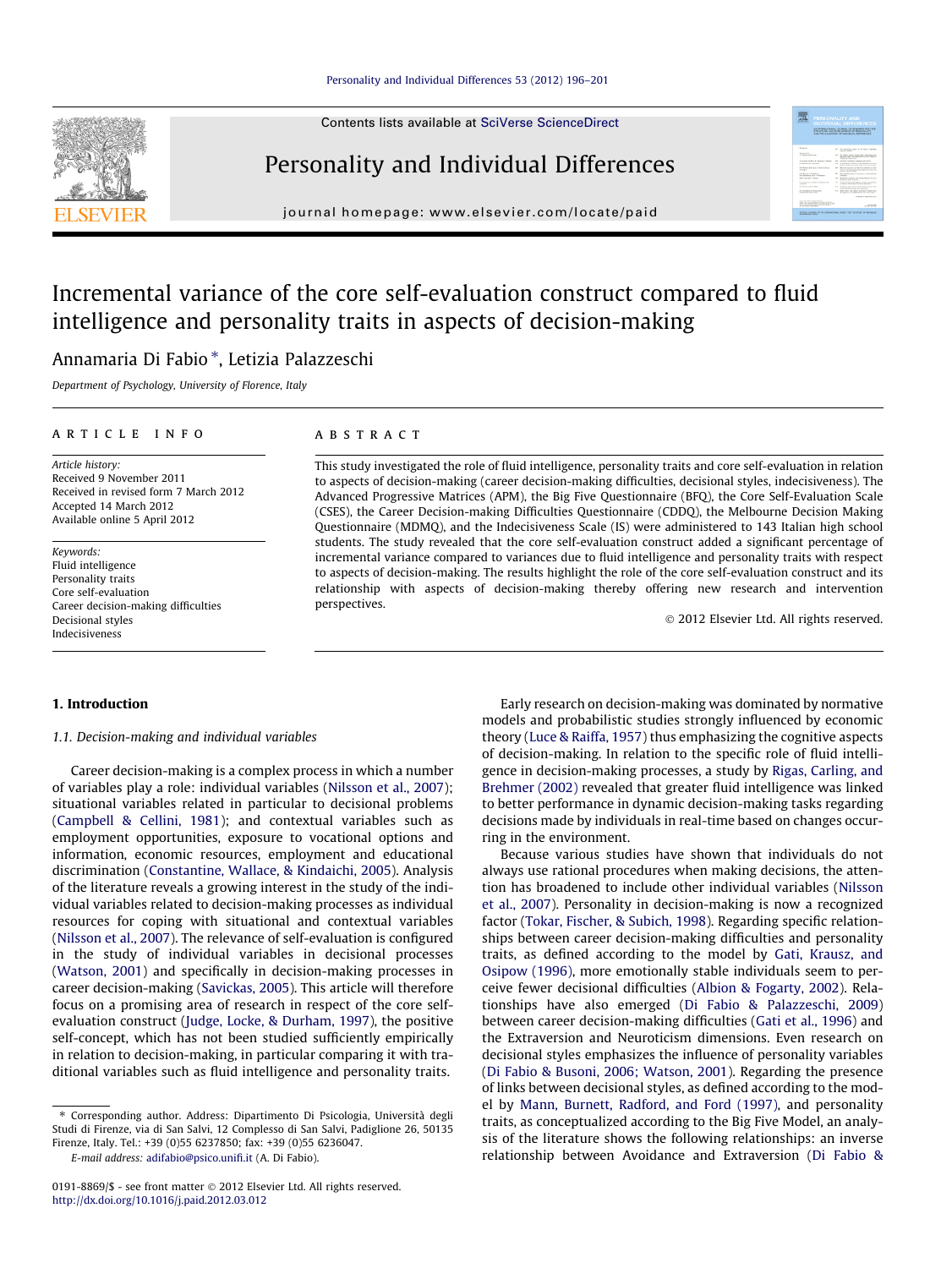[Busoni, 2006](#page--1-0)); a positive relationship between Vigilance and Conscientiousness ([Di Fabio & Busoni, 2006](#page--1-0)); a positive relationship between Procrastination and Neuroticism [\(Di Fabio & Busoni, 2006;](#page--1-0) [Watson, 2001](#page--1-0)); an inverse relationship between Procrastination and Extraversion ([Di Fabio & Busoni, 2006; Watson, 2001](#page--1-0)) and between Procrastination and Conscientiousness [\(Di Fabio & Busoni,](#page--1-0) [2006](#page--1-0)); a positive relationship between Hypervigilance and Neuroticism [\(Di Fabio & Busoni, 2006\)](#page--1-0); and an inverse relationship between Hypervigilance and Extraversion ([Di Fabio & Busoni, 2006\)](#page--1-0). Indecisiveness is linked to higher levels of Neuroticism [\(Jackson,](#page--1-0) [Furnham, & Lawty-Jones, 1999\)](#page--1-0).

#### 1.2. Core self-evaluation

As mentioned earlier, a promising area of research in relation to career decision-making is core self-evaluation ([Judge et al., 1997\)](#page--1-0). [Judge, Erez, Bono, and Thoresen \(2003\)](#page--1-0) recently referred to this construct in terms of a fundamental self-evaluation on perceived value, effectiveness and individual skills. More specifically, the construct refers to a concept of a higher order defined by four more specific factors: self-esteem, self-efficacy, the tendency to have a negative cognitive/explanatory style and locus of control ([Judge](#page--1-0) [et al., 1997\)](#page--1-0). An analysis of the literature shows that extensive psychological research has been conducted on the separate traits that have a bearing on core self-evaluation but that relatively little research has been done on these traits together as a distinct construct [\(Judge et al., 1997](#page--1-0)). Where they have been considered together, they are usually treated as separate variables without seeing them as constituting a possible common framework [\(Horn](#page--1-0)[er, 1996](#page--1-0)). However, recent studies on self-esteem, self-efficacy, the tendency to have a negativistic cognitive/explanatory style and locus of control together [\(Judge et al., 1997, 2003\)](#page--1-0) have found that these constructs constitute a single factor suggesting that they could be considered indicators of a latent construct of a higher order, namely the core self-evaluation construct. Research has recently begun on the possible role of the core self-evaluation construct in decision-making processes thus highlighting the relationship between this construct and decisional variables such as career decision-making difficulties, decisional styles and indecisiveness ([Di Fabio & Busoni, 2010\)](#page--1-0).

#### 1.3. Aim and hypotheses

Against this background, the present study sought to examine the relationship of fluid intelligence, personality traits and the core self-evaluation construct with aspects of decision-making (career decision-making difficulties, decisional styles, indecisiveness) among students attending the last two years of high school. The aim was to determine whether the core self-evaluation construct is better able to explain the percentage of incremental variance compared to fluid intelligence and personality traits specifically in relation to decisions about one's future career path (career decision-making difficulties) and decisional processes in general (decisional styles and indecisiveness). The choice of school students was determined by the desire to study this theme in depth in a scholastic context, specifically in students facing a significant choice and transition at the end of high school. This choice was also consistent with Di Fabio and Busoni's (2010) previous study, which indicated that the core self-evaluation construct in this area did not appear to have been sufficiently investigated. The following hypotheses were accordingly made:

(H1) The core self-evaluation construct will add significant incremental variance beyond the variance accounted for by fluid intelligence and personality traits in relation to the CDDQ decision-making difficulties and will show an inverse relationship with each of the three CDDQ dimensions (Lack of Readiness, Lack of Information, Inconsistent Information).

(H2) The core self-evaluation construct will add significant incremental variance beyond the variance accounted for by fluid intelligence and personality traits in relation to the MDMQ decisional styles and will show a positive relationship with the MDMQ Vigilance decisional style and an inverse relationship with each of the three maladaptive MDMQ decisional styles (Avoidance, Procrastination, Hypervigilance).

(H3) The core self-evaluation construct will add significant incremental variance beyond the variance accounted for by fluid intelligence and personality traits in relation to indecisiveness and will show an inverse relationship with indecisiveness.

#### 2. Materials and methods

#### 2.1. Participants

One hundred and forty-three students attending the last 2 years of high school in the Tuscan school system participated in the study. All the students enrolled in the last 2 years of high school in the school system were invited to participate. With regard to gender, 69 (48.25%) of the participants were boys and 74 (51.75%) were girls. With regard to the type of school attended, 63 (44.06%) of the students attended a technical school and 80 (55.94%) attended a college preparatory high school. The participants ranged in age form 16 to 19 years ( $M = 17.51$ ,  $SD = .64$ ).

#### 2.2. Measures

#### 2.2.1. Advanced Progressive Matrices (APM)

The Advanced Progressive Matrices (APM) test by [Raven \(1962\)](#page--1-0) was used to evaluate fluid intelligence. The test is subdivided into two series of items consisting respectively of 12 (Series I) items and 36 (Series II) items from which the participants had to choose one response from among eight possible alternatives. The first series was used for practice purposes, and the second series was used as an efficiency test. With regard to the reliability of the Italian normative sample, the Cronbach's alpha was .91.

#### 2.2.2. Big Five Questionnaire (BFQ)

The Big Five Questionnaire (BFQ, [Caprara, Barbaranelli, & Borg](#page--1-0)[ogni, 1993\)](#page--1-0) was used to evaluate personality traits. The questionnaire had 132 items consisting of response options in a 5-point Likert scale format ranging from  $1 = Absolutely$  false to  $5 = Abso$ lutely true. The questionnaire distinguished five fundamental personality dimensions and ten sub dimensions (two for each scale). In the Italian normative sample, the Cronbach's alpha coefficient was .81 for Extraversion, .73 for Agreeableness, .81 for Conscientiousness, .90 for Emotional Stability and .75 for Openness.

#### 2.2.3. Core Self-Evaluation Scale (CSES)

The Core Self-Evaluation Scale (CSES, [Judge et al., 2003](#page--1-0)) in the Italian version by [Di Fabio and Busoni \(2009\)](#page--1-0) was used to evaluate the core self-evaluation construct. The Italian version of the scale was obtained through back-translation of the original version of the CSES by [Judge et al. \(2003\).](#page--1-0)

The questionnaire had 12 items consisting of response options in a 5-point Likert scale format ranging from 1 = Strongly disagree to 5 = Strongly agree. The reliability coefficient of the Italian version of the scale was good:  $\alpha$  = .84 ([Di Fabio & Busoni, 2009\)](#page--1-0).

#### 2.2.4. Career Decision-making Difficulties Questionnaire

The Career Decision-making Difficulties Questionnaire (CDDQ, [Gati et al., 1996](#page--1-0)), short version (34 items), in the Italian version